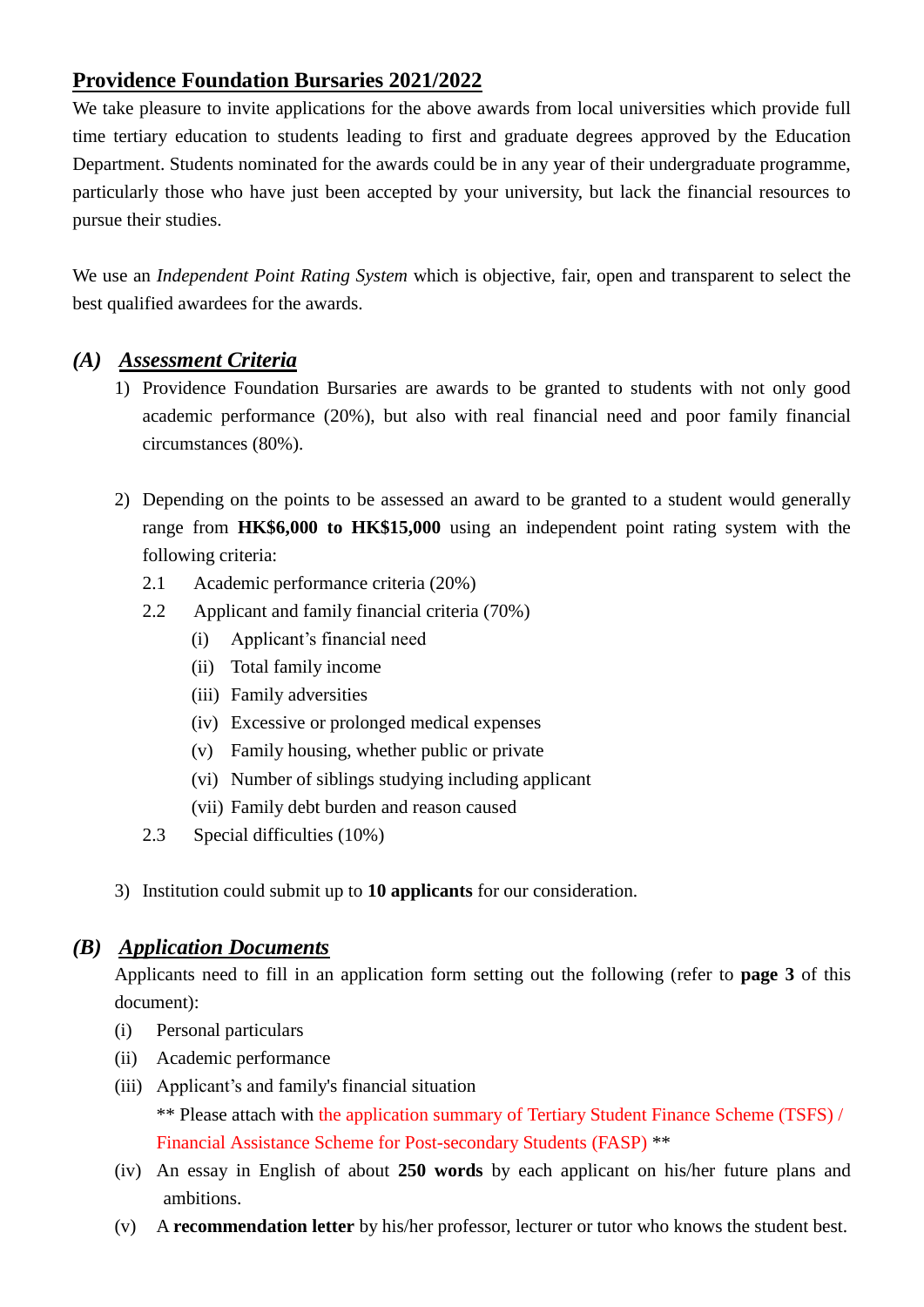# *(C) Application Procedures*

- 1) Completed application set (including the application form & supporting documents) should reach CEDARS by email cedarsufa[@hku.hk on or befor](mailto:cedarsufa@hku.hk)e **26 November 2021 (Friday)** for onward transmission to The Providence Foundation.
- 2) Late applications after 26 November 2021 **WILL NOT** be considered.
- 3) Submission with incomplete information on candidates will be automatically rejected.
- 4) Our decision on the awards will be final.

The Providence Foundation